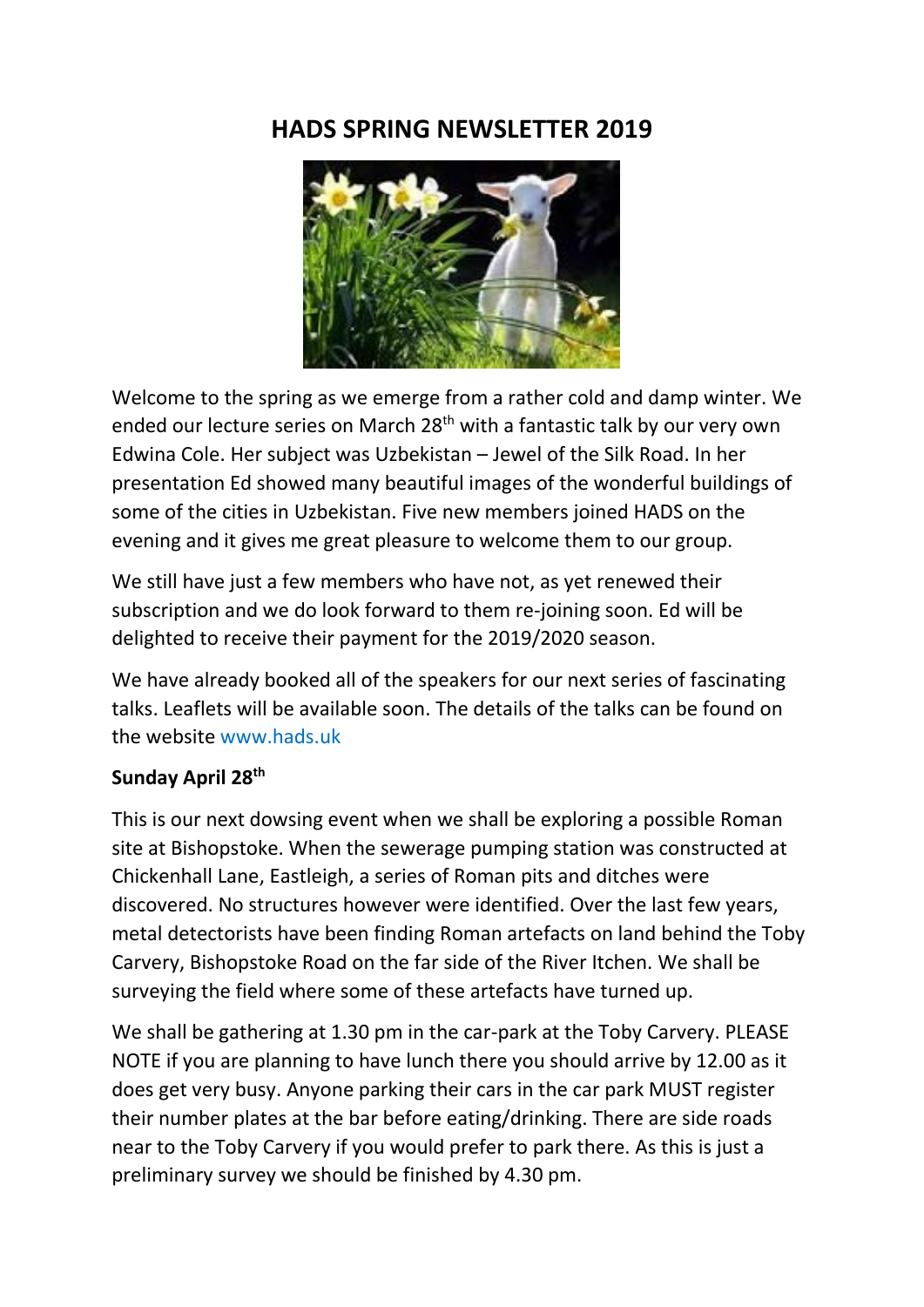# **Friday 17th – Sunday 19th May**

There are now 15 members going on the short HADs trip to South Wales. Sites to be visited are: Tintern Abbey, Chepstow, Caerwent, Caerleon and Trellech. A full itinerary has been sent out to participating members.

### **Thursday 23rd May**

Surveying the supposed Roman Road from Winchester to Neatham (Alton) more details will follow.



#### **SNIPPETS**

Recent excavations at Wickham by Cotswold Archaeology have revealed evidence of a substantial Roman settlement and a major Roman Road. This discovery has re-ignited the argument that the site of *Clausentum* is not at Bitterne but at Wickham!

The case of the site of *Clausentum* goes back to the *Antonine Itinerary* of the late second century AD as the first station on *Iter VII,* entitled "the route from Chichester to London", where it appears that *Clausentum* is 20 miles from *Noviomagus Regnorum* (Chichester), and 10 miles from *Venta Belgarum*  ( Winchester). The problem is that Bitterne is 26 miles from Chichester whereas Wickham is only the 20 miles as suggested in the *Antonine Itinerary.*

THE CASE GOES ON. We will keep our eyes on this case and trace the newly discovered Roman Road.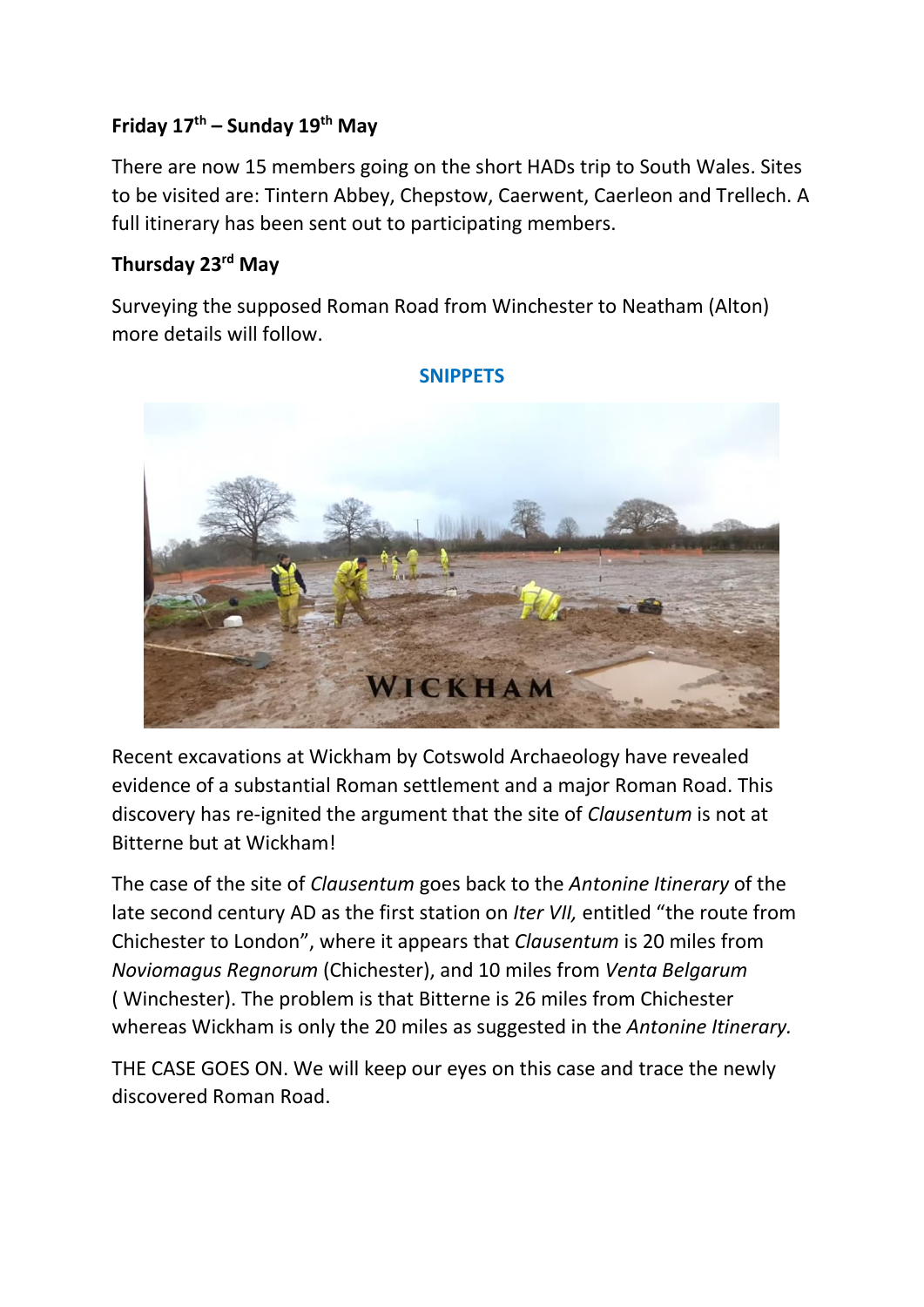## **"The Round Heads Cometh"**

This term was used in the 1960's to discuss the possibility that the Bronze Age people were invaders and defeated the earlier Neolithic society. This theory was dismissed out of hand by later archaeologists as "poppy-cock". I attended a Council of British Archaeology Study Day near Salisbury on 23rd March. The speaker was Francis Taylor who has carried out numerous DNA tests on both Neolithic and Bronze Age skeletal remains and has come up with the amazing results that the DNA for the later Bronze Age people are completely different to that of the Neolithic people, so a different race!

Francis Taylor also suggested that the last Ice Age melt was 7,000 years BC and not the 8,000 BC years which has been accepted for many years.



### **Hengistbury Head**

Over the weekend of 6<sup>th</sup>-7<sup>th</sup> April I attended a conference on Hengistbury Head hosted by Bournemouth University. On Saturday  $6<sup>th</sup>$  we were at the university itself listening to various lecturers, including Professors Sir Barry Cunliffe, Tim Darvill and Nick Barton plus supporting speakers. It was an amazing day and we discovered that Hengistbury Head was probably the most important Iron Age port in Britain. The trade with Brittany was extensive in the Late Iron Age, especially the import of items such as wine, figs, cheese, honey and clothing.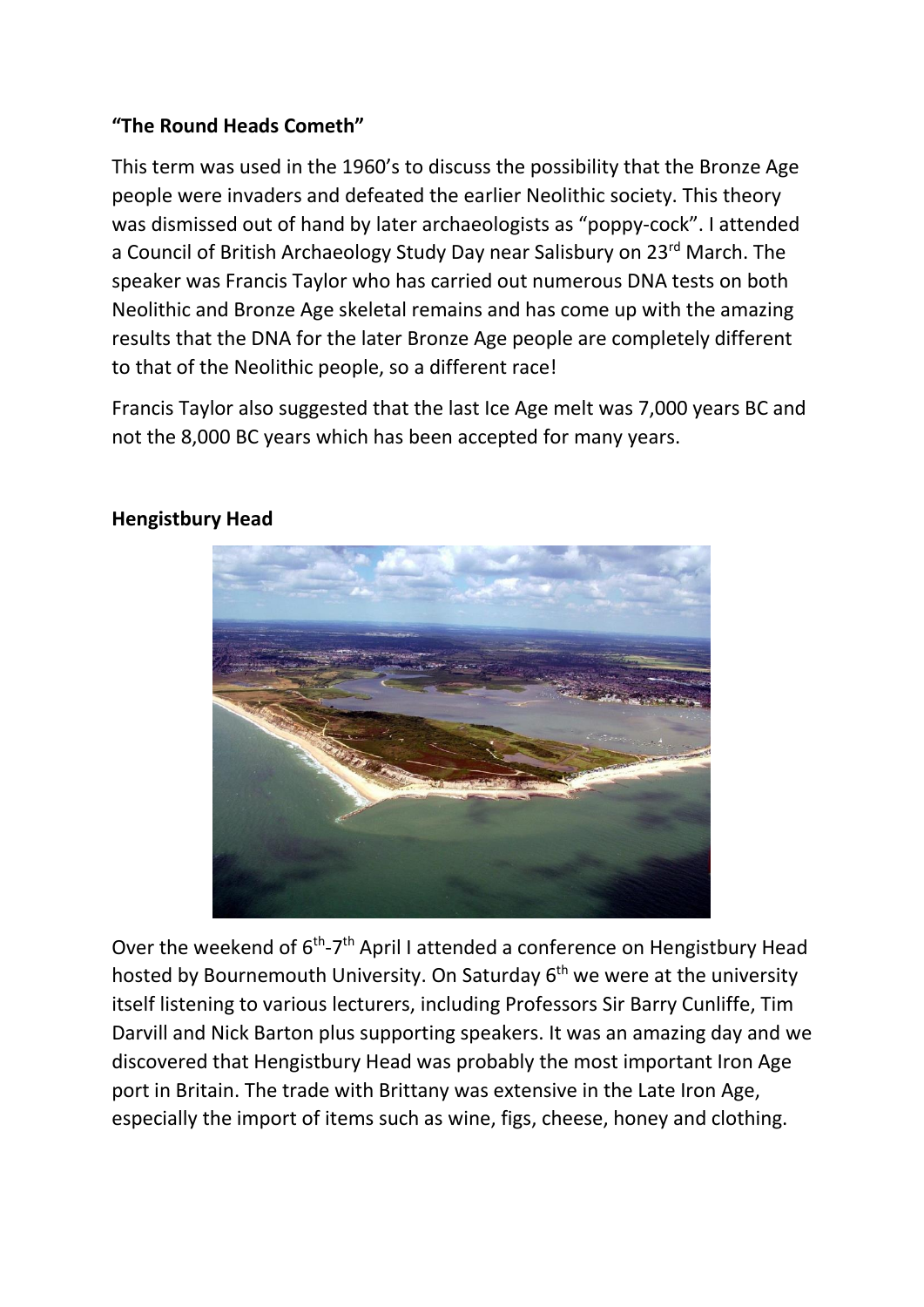It appears that Hengistbury was a modern day "free port". The importation of wine makes Hengistbury the first port in Britain to land wine from Brittany!

On the Sunday we arrived at the Hengistbury Head visitor centre to start a guided walking tour with Sir Barry Cunliffe. Barry pointed out the site of the Iron Age Village and Port whilst Professor Nick Barton pointed out the site of the largest Palaeolithic and Mesolithic sites in Britain!

A truly inspiring weekend.

As an archaeological dowser I was intrigued with the Brittany link as the energy lines from Stonehenge pass through Hengistbury Head heading south to Brittany. This would link the famous Brittany Neolithic sites with Stonehenge, Glastonbury and St Michael's Mount.

I am tempted to arrange another HADs visit to Hengistbury Head armed with all of this new knowledge.



### **Exton Roman Temple**

On Tuesday 9<sup>th</sup> April I attended the AGM of the Meon Valley Archaeological and Heritage Group. Over the last few years the group have been digging at a site at Exton and have discovered a possible Roman hexagonal temple. Professor Tony King and Doctor's Nick Thorpe and Nick Stoodley each gave a presentation on aspects of the site. Tony King announced that on the last day of the dig last season a mare horse skeleton and a foal had been discovered